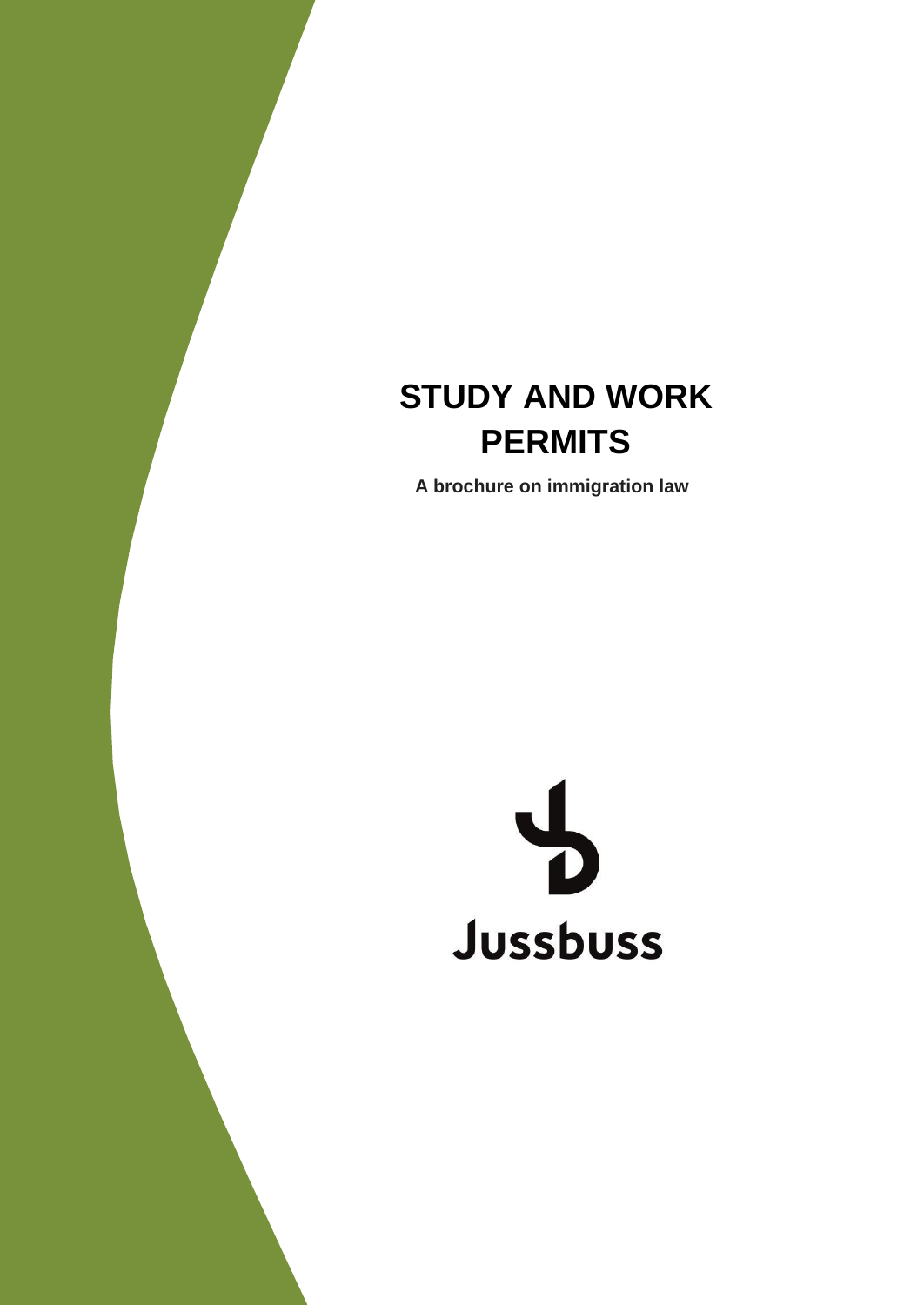### **Brochure about study and work permits**

*Last updated autumn 2018*

# **Contents**

| <b>INTRODUCTION</b>                                                                                       | $\overline{2}$ |
|-----------------------------------------------------------------------------------------------------------|----------------|
| <b>STUDY PERMITS</b>                                                                                      | $\overline{2}$ |
| 1. Requirements which need to be fulfilled in order to obtain a<br>study permit                           | $\overline{2}$ |
| 2. Part-time work                                                                                         | 4              |
| 3. Applications                                                                                           | 4              |
| 4. Duration and renewal                                                                                   | 4              |
| RESIDENCE PERMITS FOR SKILLED EMPLOYEES                                                                   | 6              |
| 1. Brief information about different work permits                                                         | 6              |
| 2. Requirements which need to be fulfilled in order for skilled<br>employees to obtain a residence permit | 6              |
| 3. Applications                                                                                           | 7              |
| 4. If you lose your job                                                                                   | 8              |
| 5. Duration and renewal                                                                                   | 8              |
| PERMITS FOR JOB SEEKERS                                                                                   | 9              |
| <b>PROCESSING APPLICATIONS</b>                                                                            | 10             |
| 1. Applications                                                                                           | 10             |
| 2. Applications are processed by the UDI (Norwegian Directorate<br>of Immigration)                        | 10             |
| 3. Dealing with claims                                                                                    | 10             |
| 4. Figure showing the application process                                                                 | 11             |
| HOW TO WRITE AN APPEAL                                                                                    | 12             |
| <b>CONTACT</b>                                                                                            | 13             |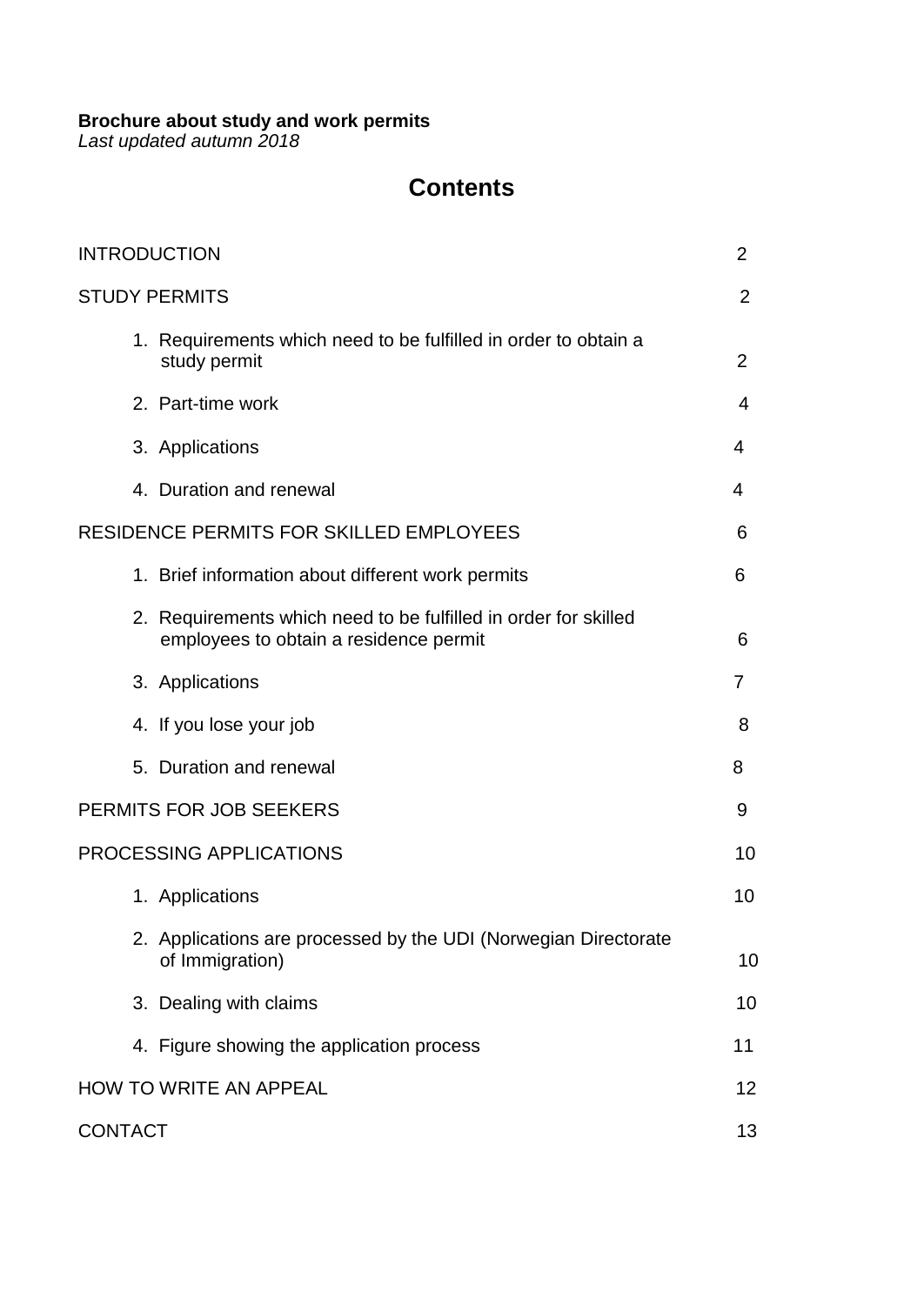# **Introduction**

In order to be able to live and work in Norway you need to have a residence permit. A residence permit could, for example, be a study permit, a work permit or a permit for job seekers. This brochure explains the rules which apply to such residence permits.

If you are a citizen of an EU/EEA country, other separate rules apply. The information provided here only applies to you if you are a citizen of a non-EU country.

# **Study permits**

### **1. Requirements which need to be fulfilled in order to obtain a study permit**

1.1 You must be accepted in a study programme

In order to obtain a residence permit for studying you have to be accepted to a programme of study at a university college or university. As a general rule you cannot obtain a study permit for attending high school (upper secondary school), but there are some exceptions. If this applies to you, you can contact the UDI (Directorate of Immigration) for more information.

The university or college university which has offered you a place must be an *officially approved* educational institution. Most colleges offering higher education are officially approved, but in order to be sure you can contact NOKUT (the Norwegian Agency for Quality Assurance in Education) which is responsible for this. If you are going to attend a vocational college (*folkehøyskole*) you must contact the UDI or check their website to see if they have approved your college. Other rules apply to religion or belief-based school (*livssynsskoler*) and you should contact the school concerned in order to find out if it is approved.

The course you are going to attend must be a *full-time course*. This means that the college concerned must provide an entitlement to full support from the Norwegian State Educational Loan Fund (*Lånekassen*). This rule applies, even if you do not receive support from this Fund. The requirements for high school may be different, and you should contact the UDI if you want to attend a high school.

In order to show that your course is a full-time one, you must also present a course plan. This can be done by simply enclosing a letter of admission from the college which you are going to attend.

Applications for a study place are received by the Norwegian Universities and Colleges Admission Service (NUCAS). You can contact them or the college you are hoping to attend about any questions you might have about courses and the application process.

### 1.2 Entrance qualifications

In order to study in Norway you must have what are called *Higher Educational Entrance Qualifications.* This usually means that you should have completed studies at a high school. The citizens of some countries may also be required to have completed some other type of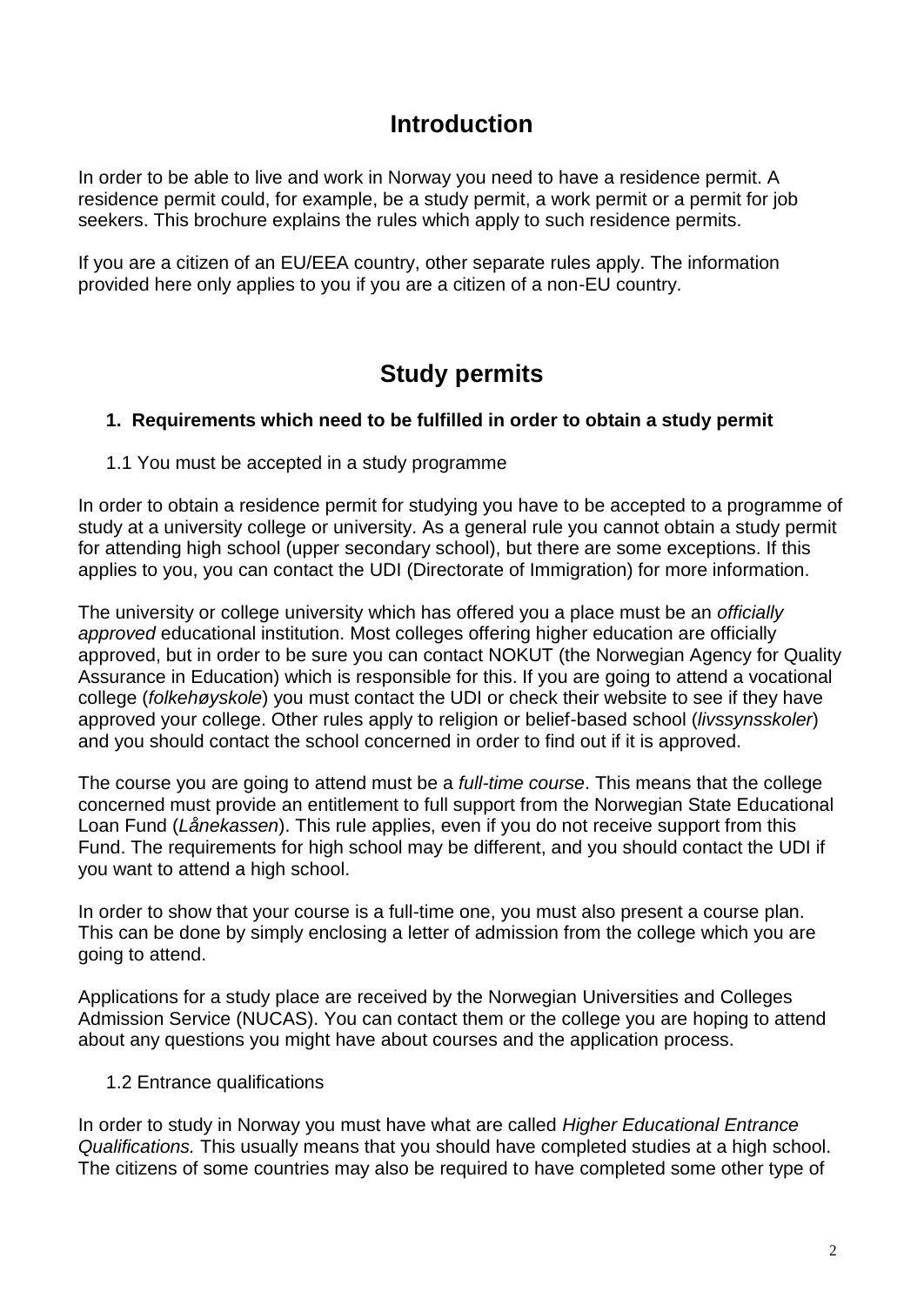education. In order to find out if you have what you need, you can contact NUCAS, or visit their website:

http://www.samordnaopptak.no/info/utenlandsk\_utdanning/

### 1.3 Language skills

Most studies in Norway require knowledge of Norwegian and English in order to gain admission. The required level of knowledge may vary, and you should contact the college you are going to attend or NUCAS to find out more about this. The website below provides some information about how you can meet this language requirement.

http://www.samordnaopptak.no/info/utenlandsk\_utdanning/sprakkrav/krav-til-norsk-ogengelsk-for\_hoyere\_utdannning/index.html

### 1.4 Income requirements

In order to obtain a residence permit for studying you must also show that you have enough money to support yourself while you are in Norway. This is called *income requirement.* To meet the income requirement you need to have the same amount of money each year as the amount provided by the State Educational Loan Fund. For the 2018/2019 school year this amounts to NOK 116 369, but this changes each year. You can contact the Norwegian State Educational Loan Fund for further information about this.

This amount can be covered by grants which you receive from your home country, or it could be your own money. If you are going to cover the amount by using a grant from your home country, you must enclose documentation about this with your application. If you are going to use your own money, you must show that you have the money in a Norwegian bank account. If you are unable to open a Norwegian account, you must either provide documentation from your bank that the money is in an account in your name, or you can ask the college that you are going to attend if they have another solution.

If you are going to attend a vocational college, the rules about income requirements are different. You can contact the college concerned or the UDI for more information about this.

### 1.5 Accommodation

You are also required to have somewhere to live while you are in Norway. This could be your own accommodation, rented accommodation or living arrangements provided by the college.

If you are going to rent accommodation from someone, you must present a written lease that has been approved by the owner of the accommodation concerned. If the college provides accommodation, it's enough if the college provides information in their letter of admission.

### 1.6 Contingencies for returning home

When the Norwegian authorities assess applications for study permits, they also look at how likely it is that you will return to your home country once you have completed your studies.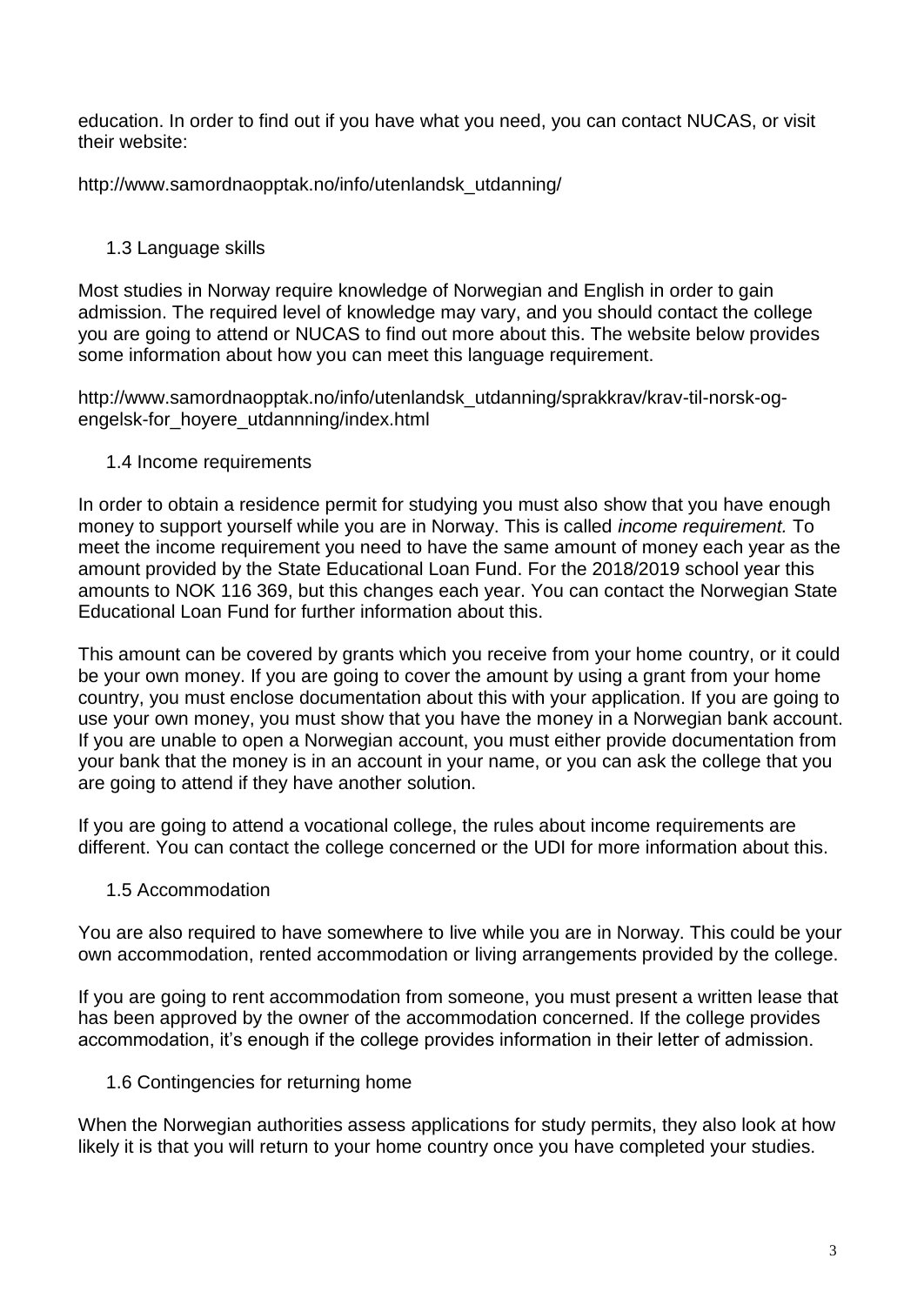This is referred to as *contingencies for returning home.* The reason why they undertake such an assessment is because study permits are only issued as temporary residence permits.

When making such assessments the UDI places great emphasis on which country you come from. The UDI ranks countries in accordance with how likely they believe it is that citizens from that country will want to live in another country. If your country is ranked as a so-called "red", "orange" or "yellow" country, then the UDI thinks there is a certain amount of risk that you might stay in Norway after your study permit has expired. Therefore it might be a good idea to contact the UDI in order to find out which group your home country belongs to.

When you apply for a residence permit as a student you must prove to the UDI that you intend to return to your home country once you have completed your studies. If you do this there is a greater chance that your application will be granted. You can do this by explaining the links that you have with your home country. For example, it might be relevant to say something about your family, job, responsibilities, property and financial commitments in your home country. It is important that you can provide documentation of this information.

If you have previously applied for other residence permits in Norway and have been turned down, for example, an application for asylum, this have a negative impact on such assessment.

### **2. Part-time work**

In order to obtain a residence permit for studying, your studies must be the aim of your stay here in Norway. This means that you cannot come here if your actual reason for coming is that you want to do something else. Therefore you are not allowed to work for more than 20 hours a week alongside your studies.

If such work is part of your studies you can apply to work full-time for certain periods of time. During holidays you can always work full-time.

Part-time jobs can help you to comply with the subsistence requirement. Your work does not need to have anything to do with your studies. If you have been offered a job when you apply, you must enclose any documentation relating to it, e.g. an employment contract. The UDI may require a slightly higher amount if you are going to comply with the subsistence requirement by having a part-time job.

### **3. Applications**

Applications for study permits shall be submitted to a Norwegian Embassy in your home country or in a country for which you have held a residence permit during the last six months.

In some cases applications can be registered with the Police in Norway. This might apply, for example, if you already have a residence permit in Norway. If this is the case, it is very important that you submit your application by no later than one month before your permit expires.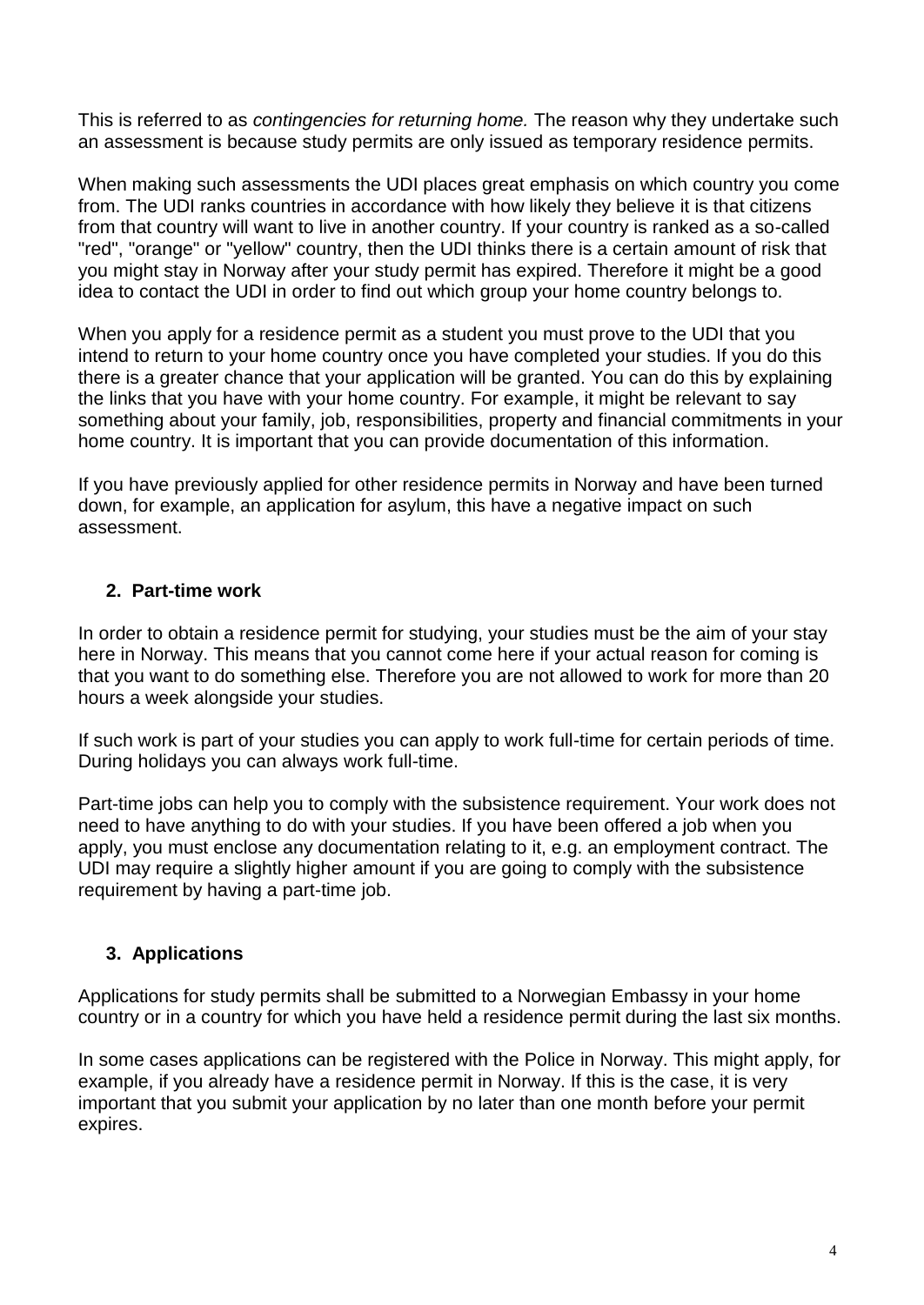There are many documents which you need to send with an application. You can see a list of these on the UDI's website (udi.no), or you can use the following link:

https://www.udi.no/en/checklists-container/studies-au-pair/checklist-student/

If you have any questions about where to submit your application, please contact the UDI.

### **4. Duration and renewal**

A study permit will generally be valid for the period during which you are going to study. If you are going to study for three years, your permit will usually last for three years.

A permit can never be granted for more than three years at a time. If the course you are attending lasts for longer than this, or if you take longer to complete your studies for other reasons, you will need to apply for a renewal. The same applies if you are going to start a new course of studies.

If you apply for a renewal because your studies have been delayed, you must explain why they have been delayed. It is an advantage if you can provide documentary proof of this, e.g. a medical certificate issued by a doctor.

If you are going to start a new course of studies, this must be regarded as a continuation of the studies for which you received your original study permit. You must enclose a statement from the college that you are going to attend that says something about this. If you have not completed your first course of studies, a new course of studies will normally not be regarded as a continuation of your studies. It is therefore important that you complete the studies which you permit was granted for if you want to continue studying in Norway.

It is very important that you apply for a renewal by no later than a month before your current permit expires. You can find information about how to apply for renewal on the UDI's website.

A study permit does not provide a basis for a permanent residence permit.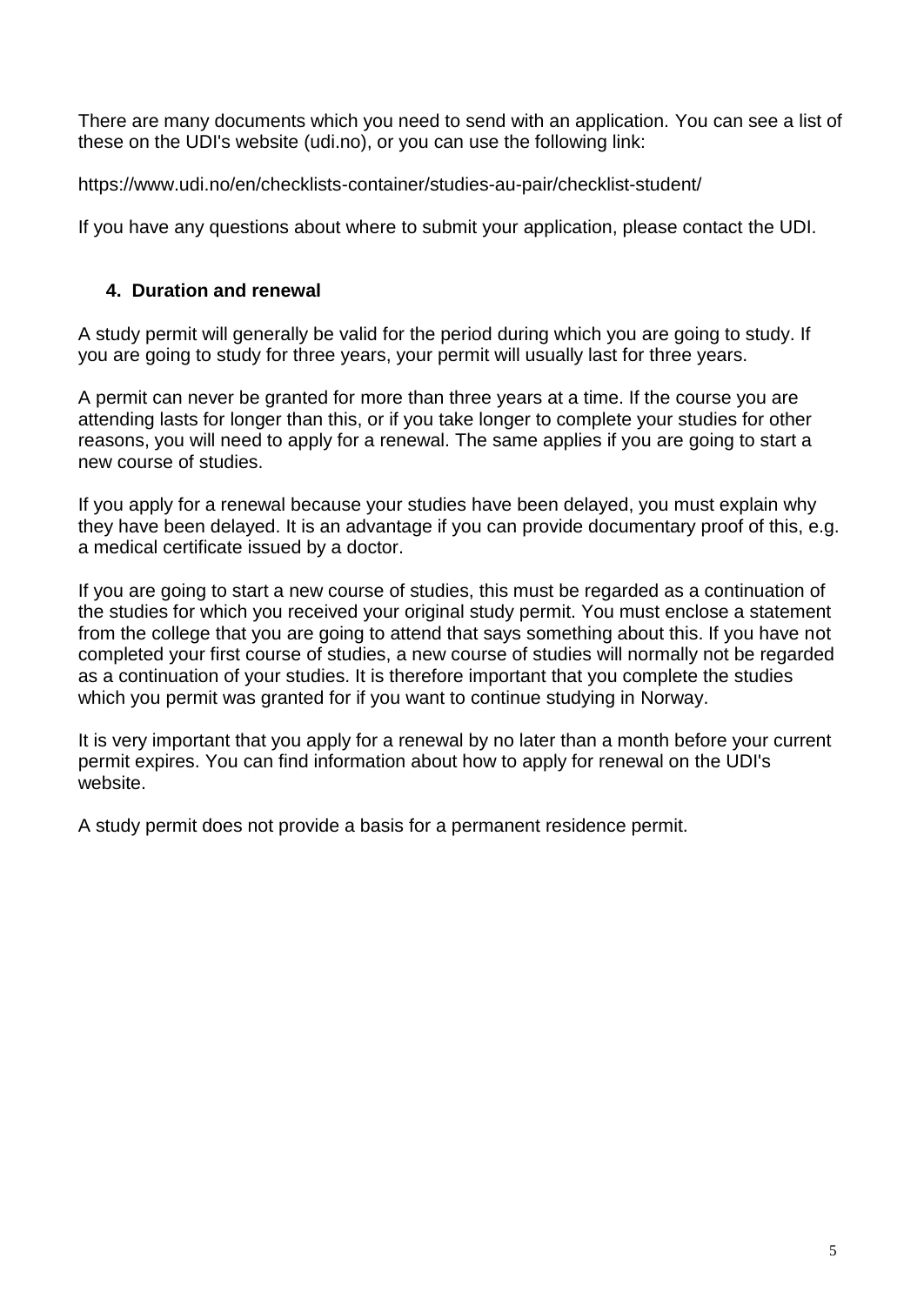# **Residence permits for skilled employees**

### **1. Brief information about different work permits**

There are many different types of work which can provide you with a residence permit in Norway. This brochure concerns work which involves people being *employed as a skilled employee by an employer in Norway*.

Separate rules apply to work permits for anyone who wants to be self-employed, or who is employed by a foreign employer. If this applies to you, you can contact the UDI (Directorate of Immigration) for more information.

### **2. Requirements which need to be fulfilled in order for skilled employees to obtain a residence permit**

### 2.1 Skilled employees

The first requirement which needs to be fulfilled is that you must be "*skilled"*. This means that you have completed your education at a college or university, or that you have undergone vocational training at a high school or a vocational college.

Vocational training means training which is aimed at a particular profession. "General studies" at a sixth form college do not entitle you to a residence permit for skilled employees. College or university education does not need to be vocational, in order to meet this requirement.

Such education can be provided in Norway or in another country. It is important that you can provide documentation of your education.

Even if you do not have this type of education you could still be regarded as being a skilled employee if you are able to prove that you have *special qualifications*. This means having worked in the same profession for a long time and being able to provide documentation of such. You must be able to show that you have the same expertise as someone who has been educated in the specialist field concerned. It will be harder to obtain a work permit in this way than if you have had an education.

### 2.2 Offers of a relevant job

In addition to being skilled or having special qualifications you must have *an offer of work in Norway.* Your education or special qualifications must be *relevant* for this job.

Relevant education for the job means that it must be necessary in order to obtain the job concerned. For example, if you are a qualified nurse, you must have an offer of a job which involves working as a nurse. In this case your education will not be regarded as relevant if you have received an offer to work as a carpenter.

If an uneducated person could do the same job, then your education will not be regarded as being necessary for doing the job.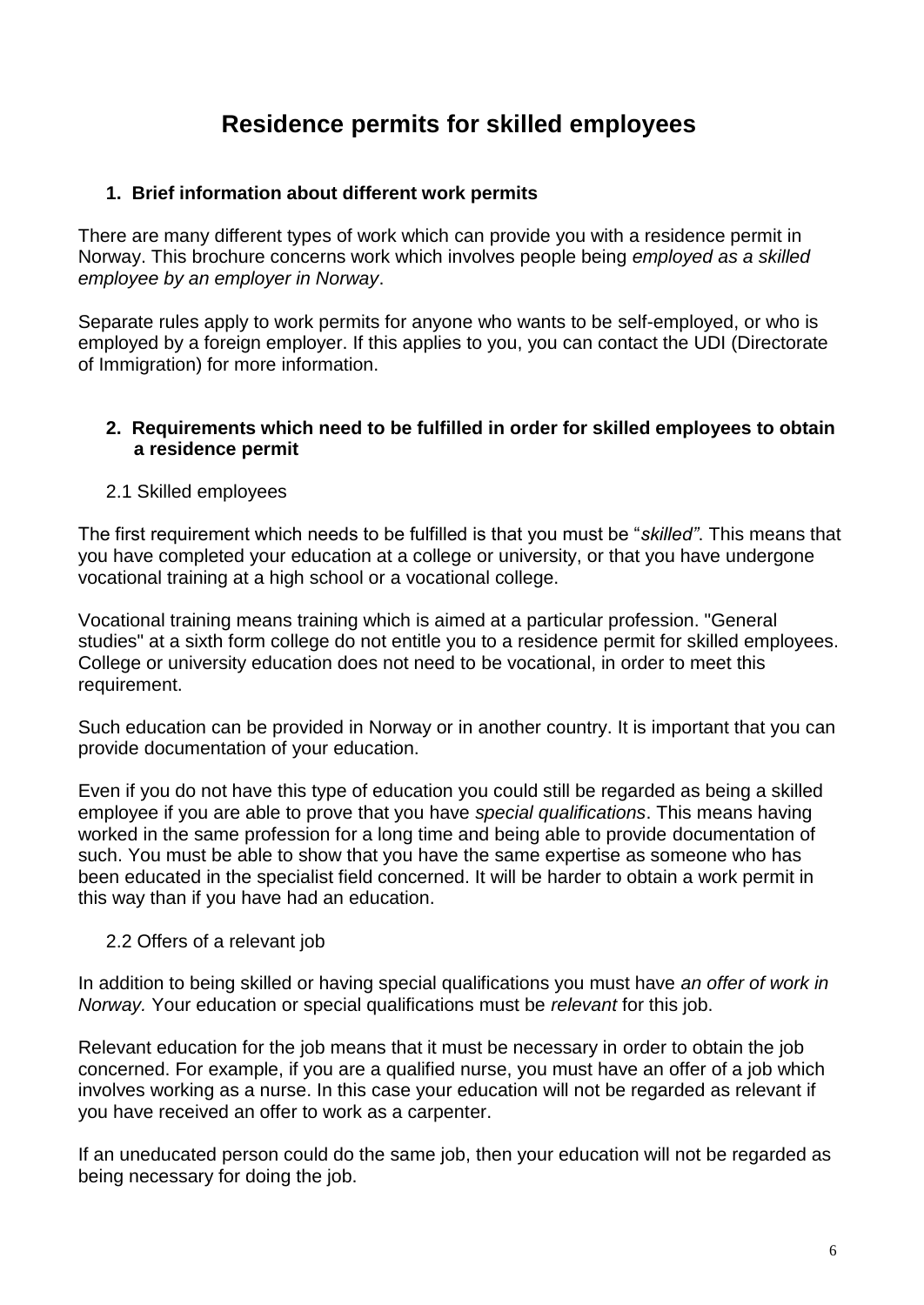In order to work in some professions in Norway your education will need to be approved by the Norwegian authorities. If you want to know if your education needs approval you should contact NOKUT.

### 2.3 Full-time work for one employer

The job you have must be a *full-time job*. This normally means that you must have a fulltime job (100% position), but in most cases it will be enough with a 80% position. You can contact the UDI if you are uncertain about whether or not the percentage of your working hours is high enough.

The fact that you are only supposed to work for *one employer* means that you cannot obtain a work permit for working half-time for two different employers

In some situations you might be exceptions from both the requirement relating to full-time work and to the requirement relating to working for just one employer. If you want to know more about this, you can contact the UDI (Directorate of Immigration) for more information.

### 2.4 Salary

### 2.4 Salary

To obtain a residence permit for skilled employees, your salary must amount to the normal salary in Norway for other employees with jobs that are comparable to the one you have been offered. If you have a college or university education, e.g. a Bachelor's degree, you must receive a salary that is common in Norway for an employee with such qualifications. If there is a collective wage rate for your profession then UDI requires that you are offered a salary that is equal to or greater than the collective wage rate.

If it is not possible to determine the normal salary for your profession in Norway and there is no agreement regulating the minimum wage for your profession, the law prescribes alternative limits for minimum wage. For applications submitted between 1 May 2018 and 1 May 2019, this amount is NOK 391 800 for applicants with Bachelor's degree and NOK 435 500 for applicants with master's degree or other types of higher education. You can contact the UDI for more information regarding the minimum salary for your specific profession or for applications submitted after 1 May 2019.

### 2.5 Accommodation

You are also required to have somewhere to live while you are in Norway. This could be your own accommodation, or you could rent accommodation from someone.

If you are going to rent accommodation from someone, you must present a written lease which has been approved by the owner of the accommodation concerned.

### 2.6 Age

In order to obtain a work permit as a skilled employee in Norway you must be over the age of 18.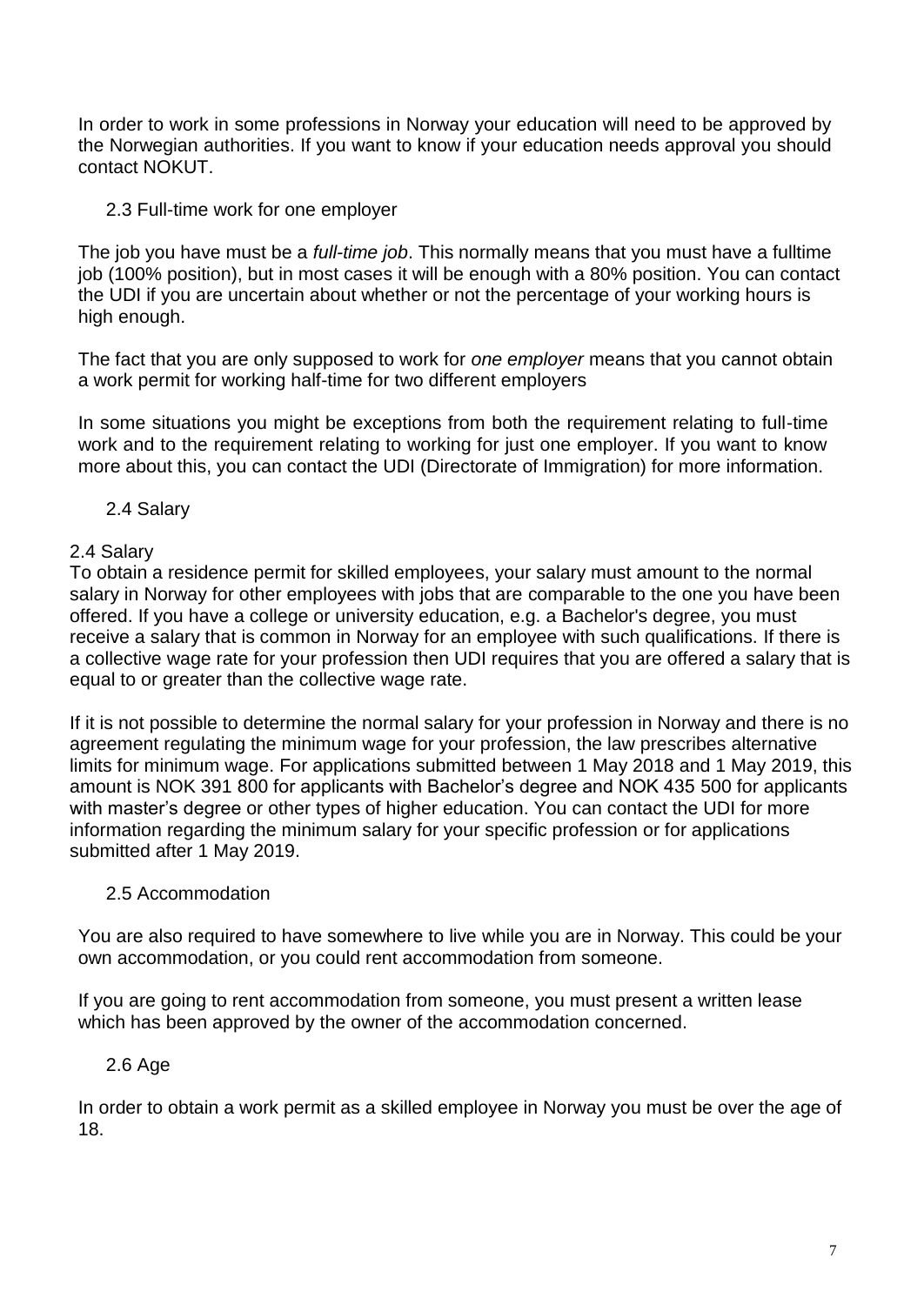### **3. Applications**

Applications for study permits shall be submitted to a Norwegian Embassy in your home country or in a country for which you have held a residence permit during the last six months.

If you are legally resident in Norway and you can provide documentary proof showing that you are a skilled employee, you may submit your application to the Police in Norway.

There are many documents which you need to send with an application. You can view a list of these on the UDI's website. You can find this by searching on the word "skilled" on the UDI's website, or by using the following link:

https://www.udi.no/en/checklists-container/work/checklist-for-skilled-worker-with-anemployer-in-norway/

### **4. If you lose your job**

If you lose your job you must tell the Police within seven days. Then you are allowed to stay in Norway for up to six months in order to search for a new job. You are not allowed to stay here after your permit expires, even if it is for less than six months.

If you obtain a new job within six months you must tell the Police within seven days. Any new job you obtain must be the same type of job as the one for which you already have a residence permit.

### **5. Duration and renewal**

A work permit will basically last for as long as the length of your employment, and you must say something about the duration of your employment when you submit your application.

However, work permits will not be valid for more than three years. If your employment lasts for longer than three years, or for longer than the length of time which you specified in your application, you will need to renew your permit in order to continue working in Norway.

When you apply for a renewal the work involved must be the same type of work as the work that you originally applied for, but it does not necessarily have to be for the same employer. It is very important that you apply for a renewal no later than one month before your current permit expires.

Please refer to the list under point 3 to see which documents you need to enclose with a renewal application. You can find more information about how to apply on the UDI's website.

A residence permit for skilled employees provides the basis for *a permanent residence permit*. A permanent residence permit is a permit that does not need to be renewed. You can apply for a permanent residence permit when you have held a work permit in Norway for three years. You can contact the UDI if you want to know more about permanent residence permit.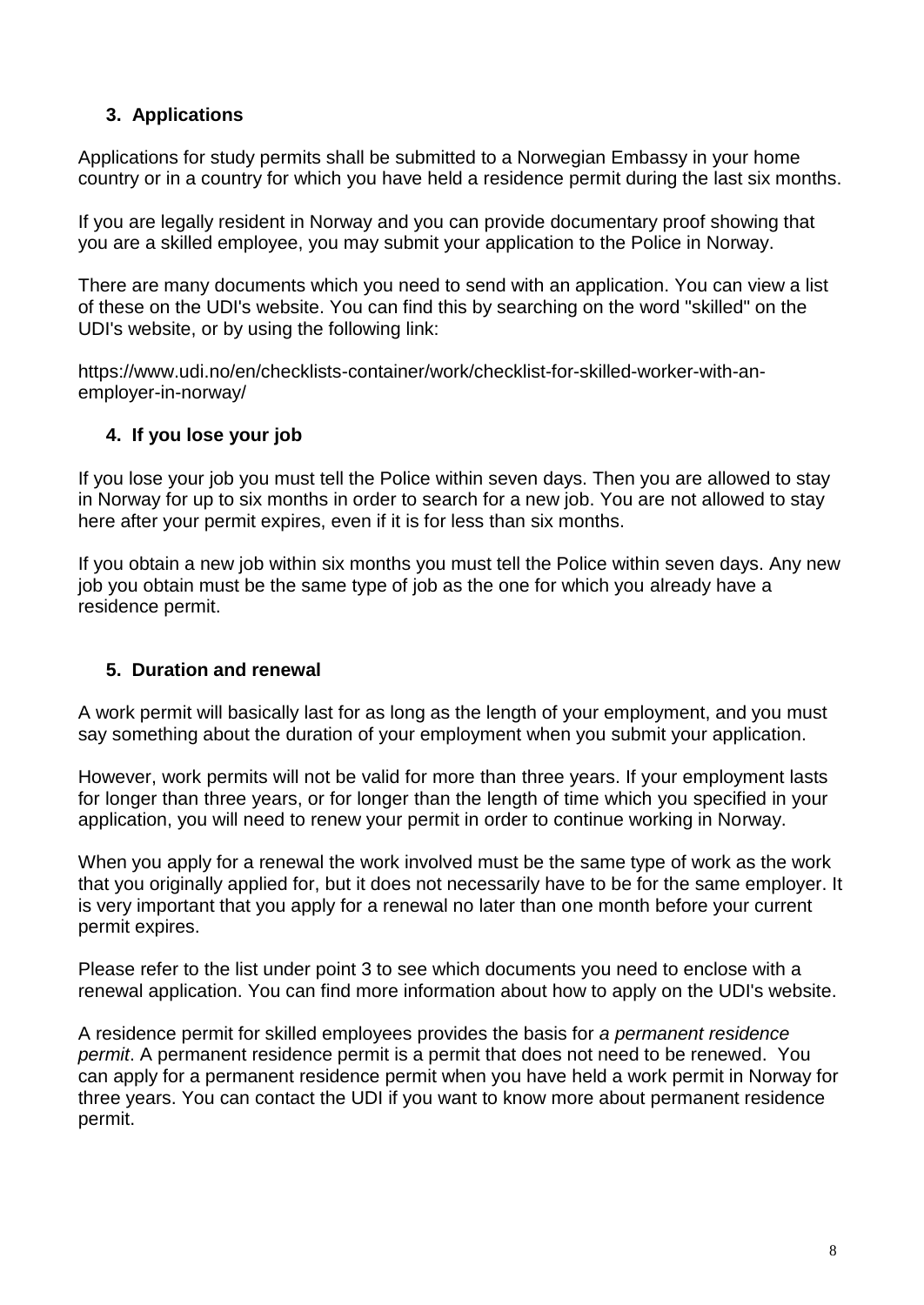# **Residence permit for job seekers**

If you are a skilled worker (see point 2.2 under Work Permits) and you are living in Norway with a study permit, you can apply to obtain a *residence permit for seeking work.* Such a permit would allow you to stay in Norway for up to one year after your study permit expires in order to apply for relevant jobs.

Any jobs which you apply for must have a connection to your qualifications. On the other hand the studies for which you have a residence permit do not need to be relevant to the jobs you apply for.

In order to obtain such a permit you must have enough money to support yourself while you are in Norway. You must have at least NOK 20 248 per month, i.e. NOK 242 966 per year. This money must be your own money and it should normally be in a Norwegian bank account. If you have been offered a job in Norway while you are searching for a relevant skilled job, the income from such a job can be included.

It is very important that you apply for a permit for job seekers by no later than one month before your current study permit expires.

You can find more information about permits for job seekers and how to apply on the following link:

https://www.udi.no/en/want-to-apply/work-immigration/job-seekers/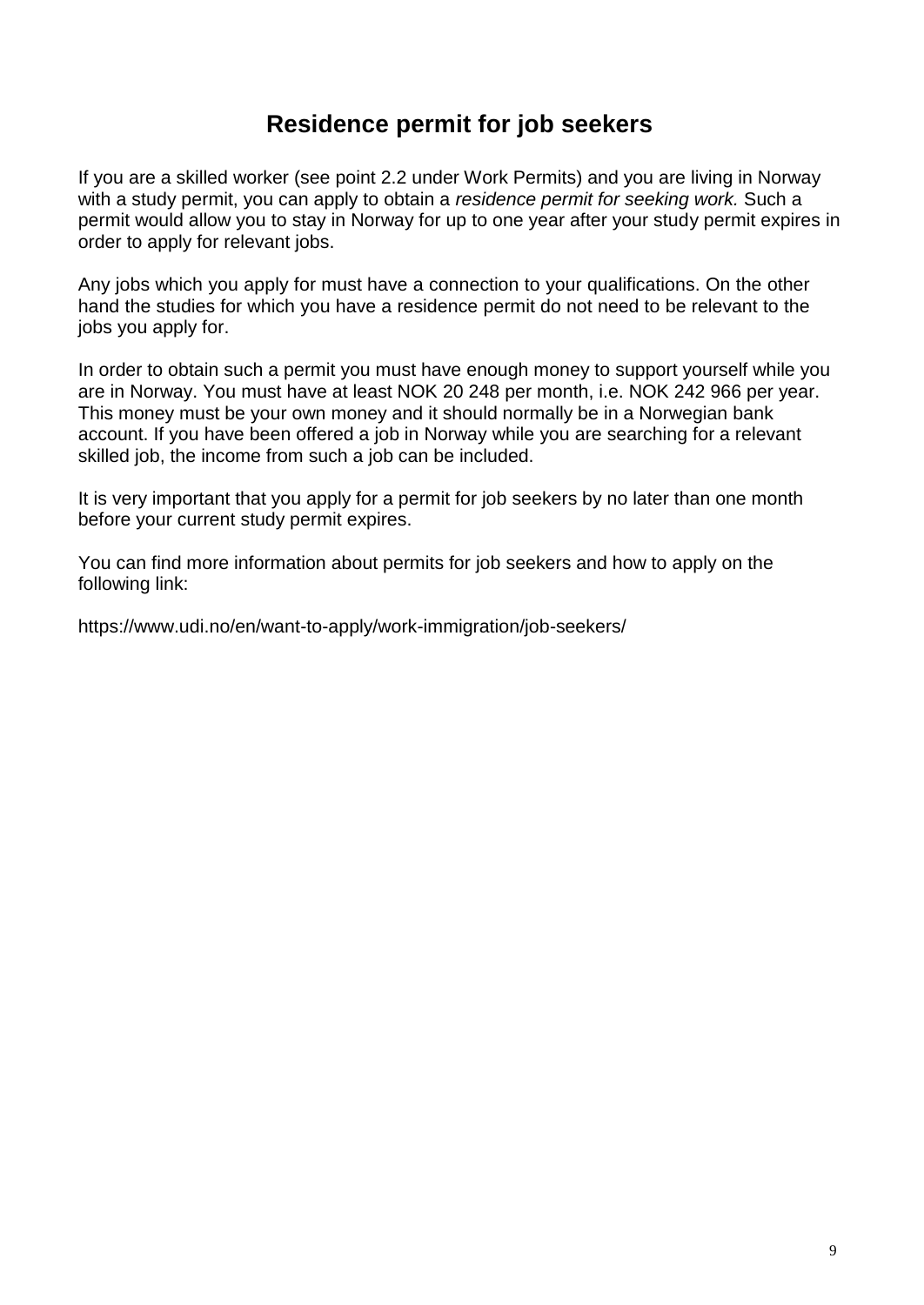# **Processing applications**

On page 11 you will see details about the application process for residence permits for work or study purposes. Applications will be processed as follows:

### **1. Applications**

Firstly you must *register your application online* and *pay a fee*. You can do this on the UDI's website (udi.no).

After you have done this you must *submit your application and any accompanying documents*. This should be done by attending in person. As mentioned above the main rule is that you have to deliver your application to a Norwegian Embassy or foreign service mission in the country where you are a citizen. In some case you can also apply from Norway. This is done by delivering your application and any accompanying documents to the Police station where you live.

### **2. Applications are processed by the UDI (Norwegian Directorate of Immigration)**

Once you have done this the UDI will consider your application. They can either grant your application or turn it down.

If the UDI *grants* your application you will receive a residence permit and you can come to Norway.

If the UDI *rejects* your application, you will not receive a residence permit. In such cases you cannot come to Norway unless you have another type of residence permit. The matter will then be closed if you do not appeal.

### **3. Dealing with appeals**

If your application has been turned down you can *appeal the decision*. You must submit your appeal by no later than three weeks after you received notification about the refusal.

When you submit an appeal the UDI will reconsider your case. If they still think that you should not receive a residence permit, they will forward the appeal to the UNE (the Norwegian Immigration Appeals Board) for a final decision.

If the UNE disagrees with the UDI they may change the UDI's decision and grant you a residence permit. If they agree with the UDI, the decision will stand and you will not receive a residence permit.

You cannot appeal against the UNE's decisions. If they do not amend the refusal, the matter will basically be concluded. However, if there are circumstances they have not been aware of, or if anything has changed since you applied, you can send them a letter asking them to have another look at your case. This is called *an appeal for reversal*.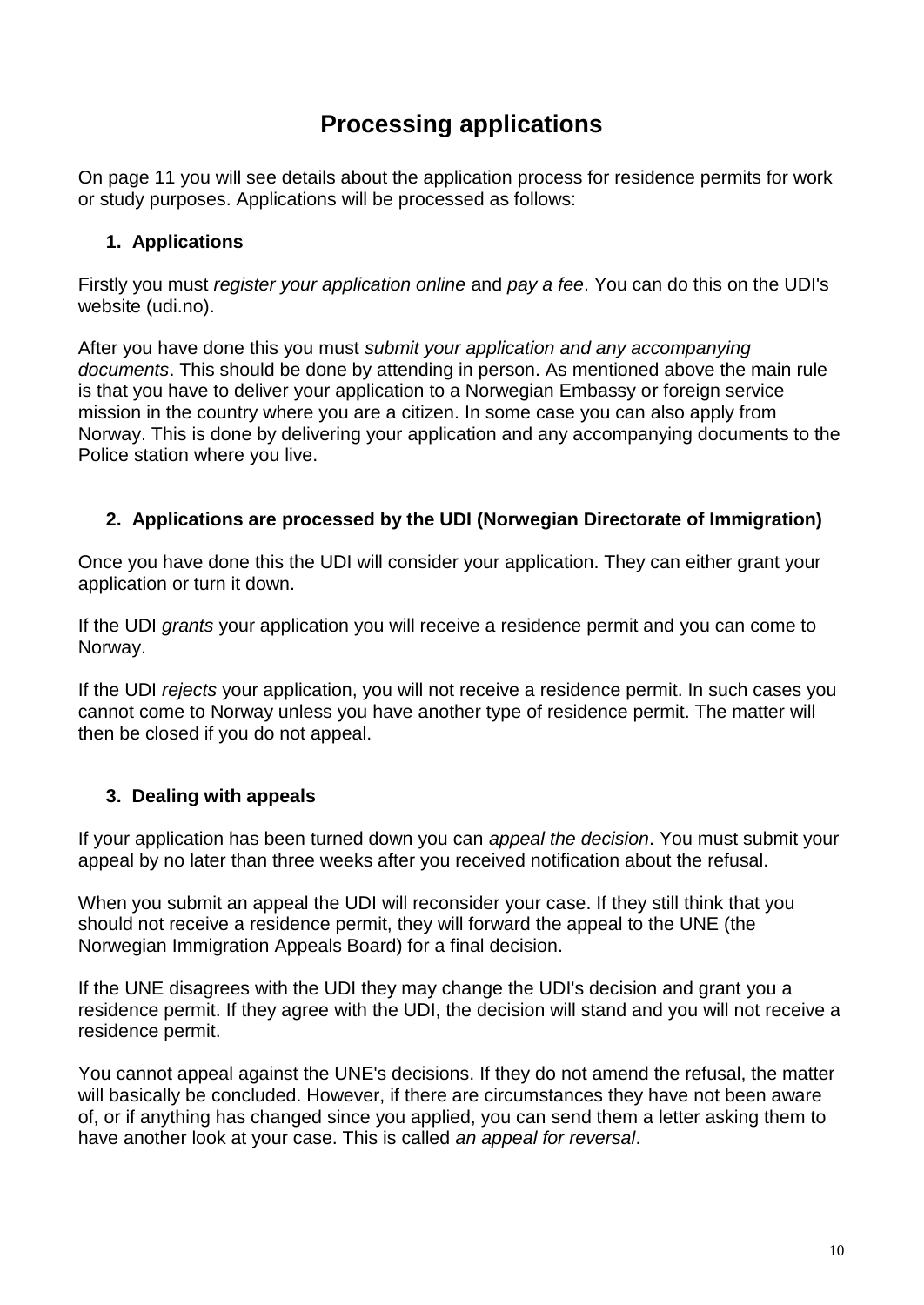An appeal for reversal should be submitted by no later than one month after the UNE made their decision.



### **4. Summary of how applications are processed**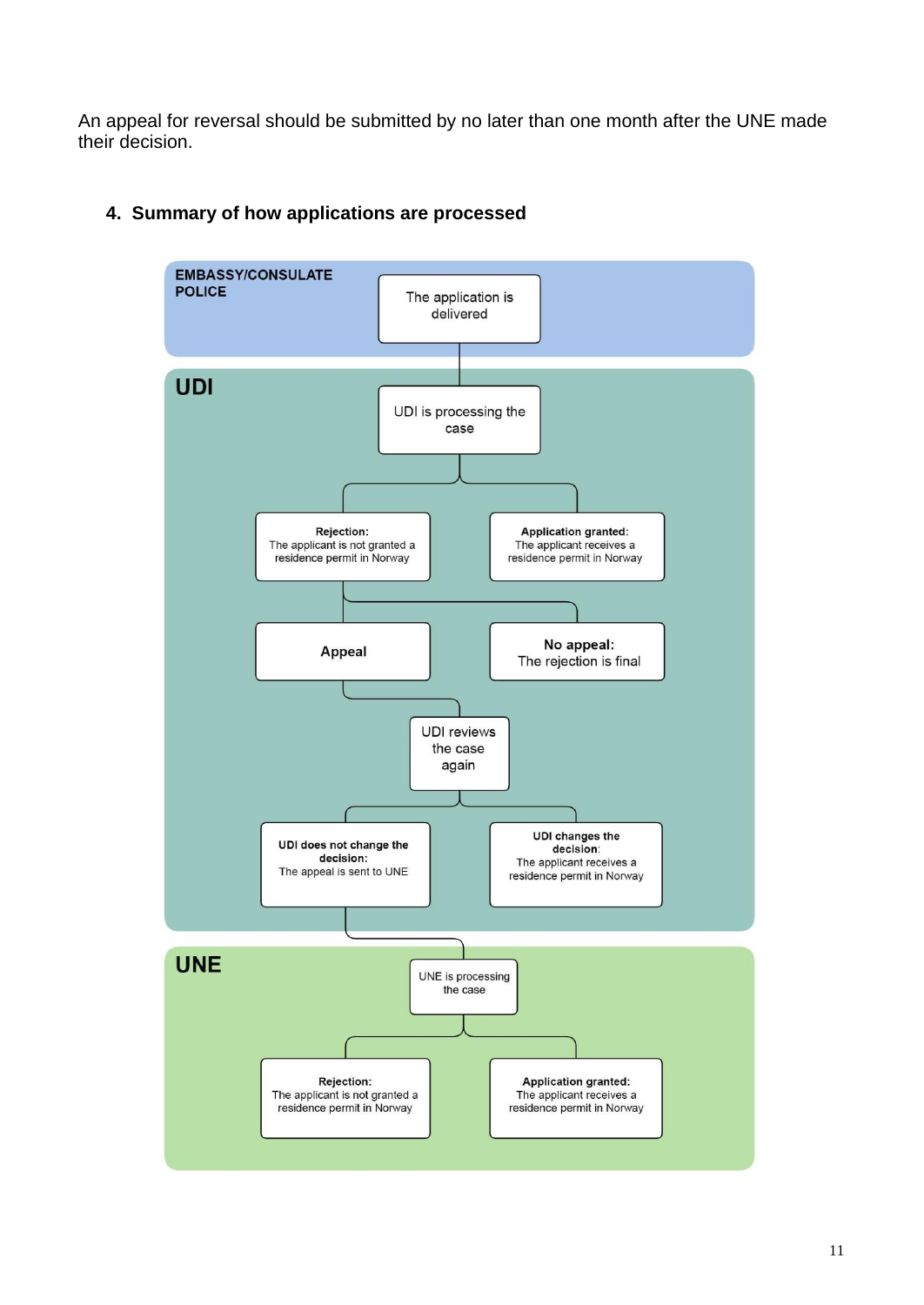## **How to write an appeal**

Below is an example of a draft appeal. You should try to provide documents to support what you write in your appeal, for example, an employment contract, tax settlement and marriage certificate.

*Your local police office/foreign service mission/UDI* 

*Their address Their post code Your name Your address Date* Reference number (DUF number): *xxxx xx xxxx-xx* APPEAL AGAINST THE DECISION TO REJECT YOUR APPLICATION FOR THE PERMIT YOU HAVE APPLIED FOR – CITIZEN OF HOME COUNTRY – FIRST NAME – SURNAME – DATE OF BIRTH I refer to the UDI's decision to reject my application for *the permit I applied for* on *date*. The deadline for appealing against this decision was *date*. My appeal has therefore been submitted within the deadline. I want to submit information about my case. I would request that the following should be taken into consideration: *- Information about why the conditions for the permit for which you have applied have been fulfilled.* The UDI's decision will state why your application was rejected, and you must try to prove why their decision was wrong. Yours sincerely *(signature) First name Surname Appendix 1: Title Appendices...* You must fill in the bits marked in *italics* yourself. All appendices must be marked with an appendix number, your name and your reference number (DUF number).

**Jussbuss can help you if your application has been rejected.** It is best if you contact us as quickly as possible after your have received a refusal so that you can receive our help before the deadline for submitting appeals expires. Please see the next page for contact details.